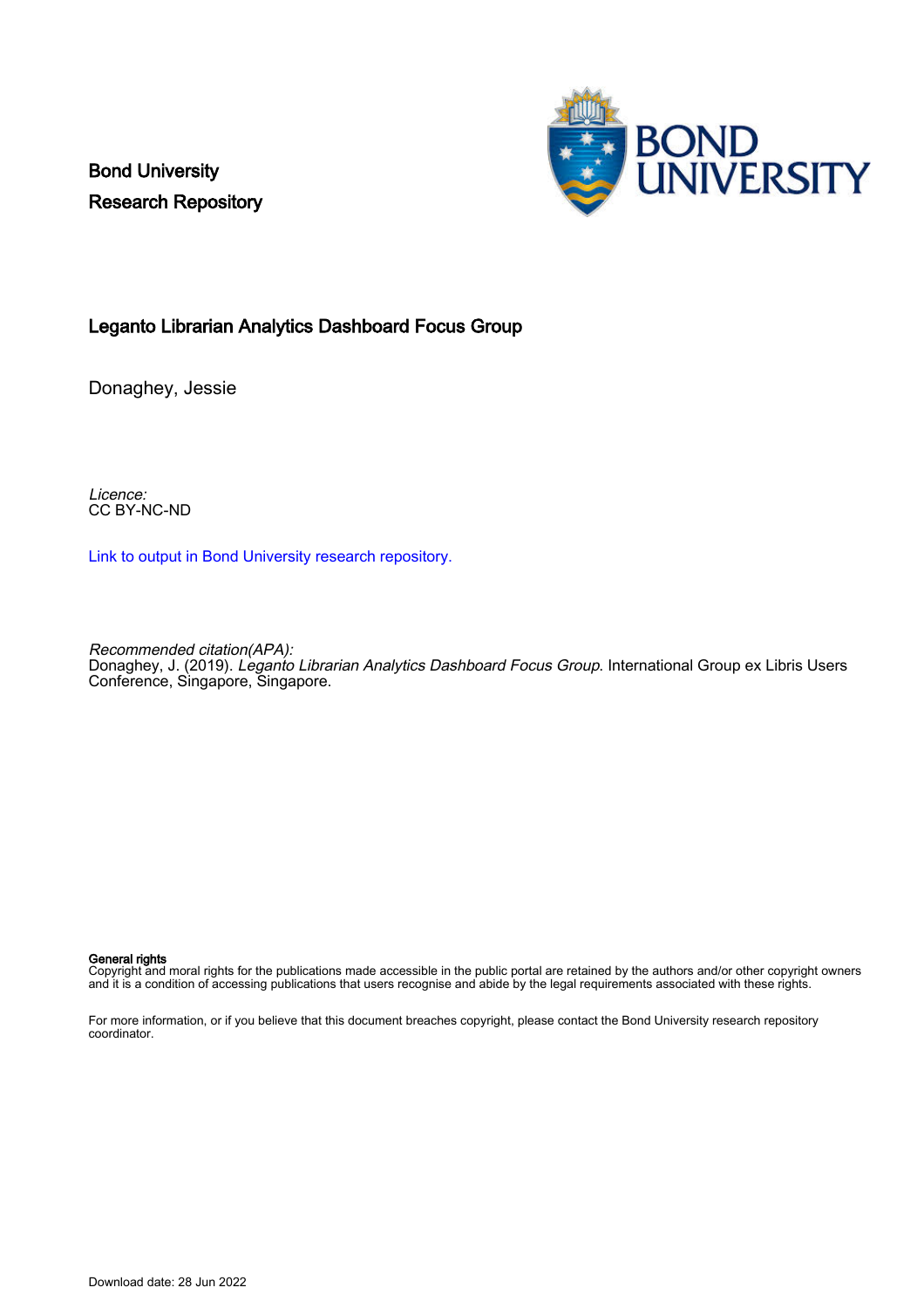# **IGeLU 2019**

Leganto Librarian Analytics Dashboard Focus Group

Jessie Donaghey Digital Services Librarian Bond University, Australia

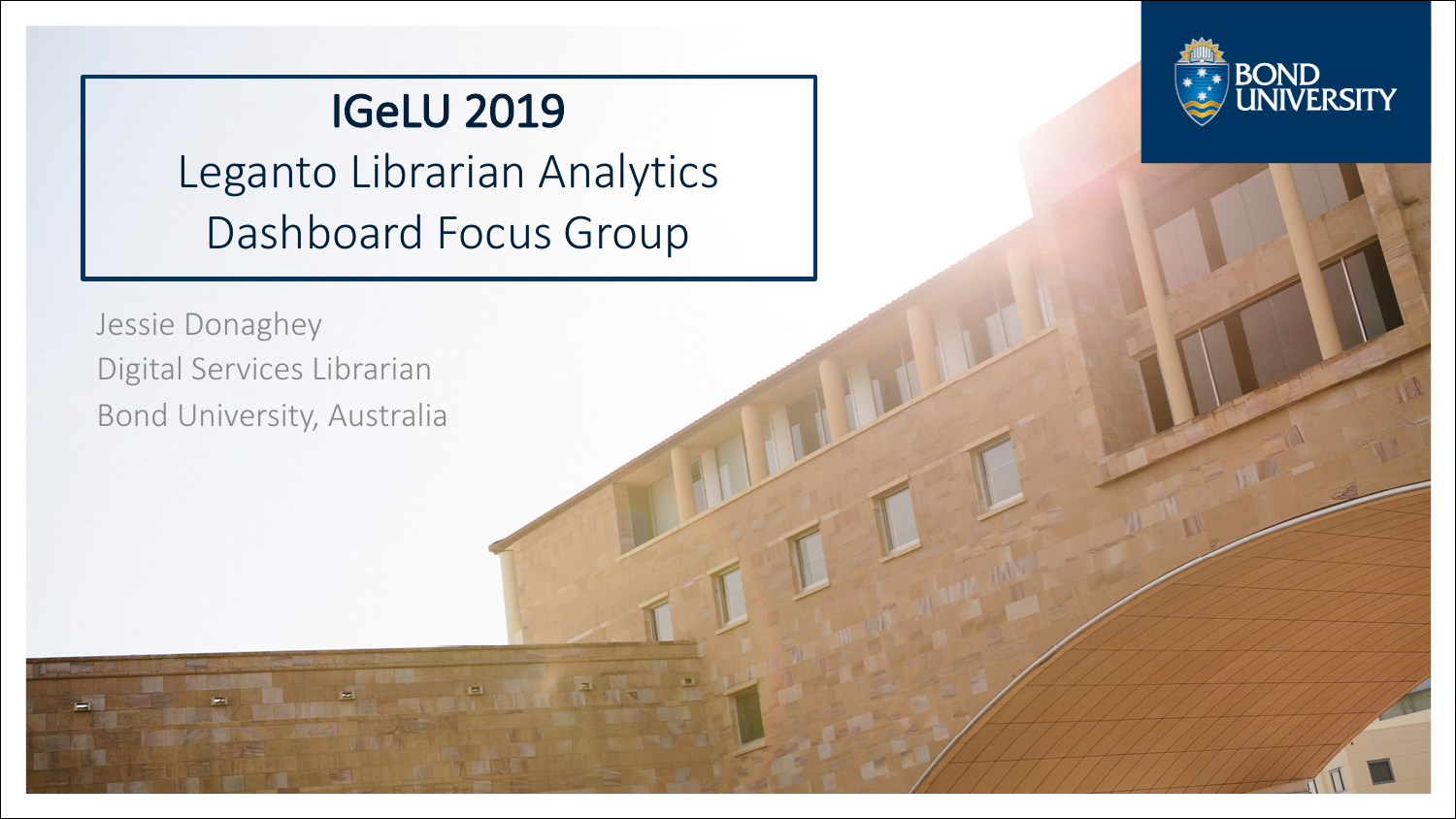

- Lorraine Ackroyd, University of Western Australia IGeLU
- Andrew Butterworth, Imperial College London IGeLU
- Scott Carlisle, Northeastern University ELUNA
- Jessie Donaghey, Bond University IGeLU
- Alex Forrest, University of Edinburgh IGeLU
- Chris Jones (Chair), University of Sheffield IGeLU
- Becky Smith, Memorial University ELUNA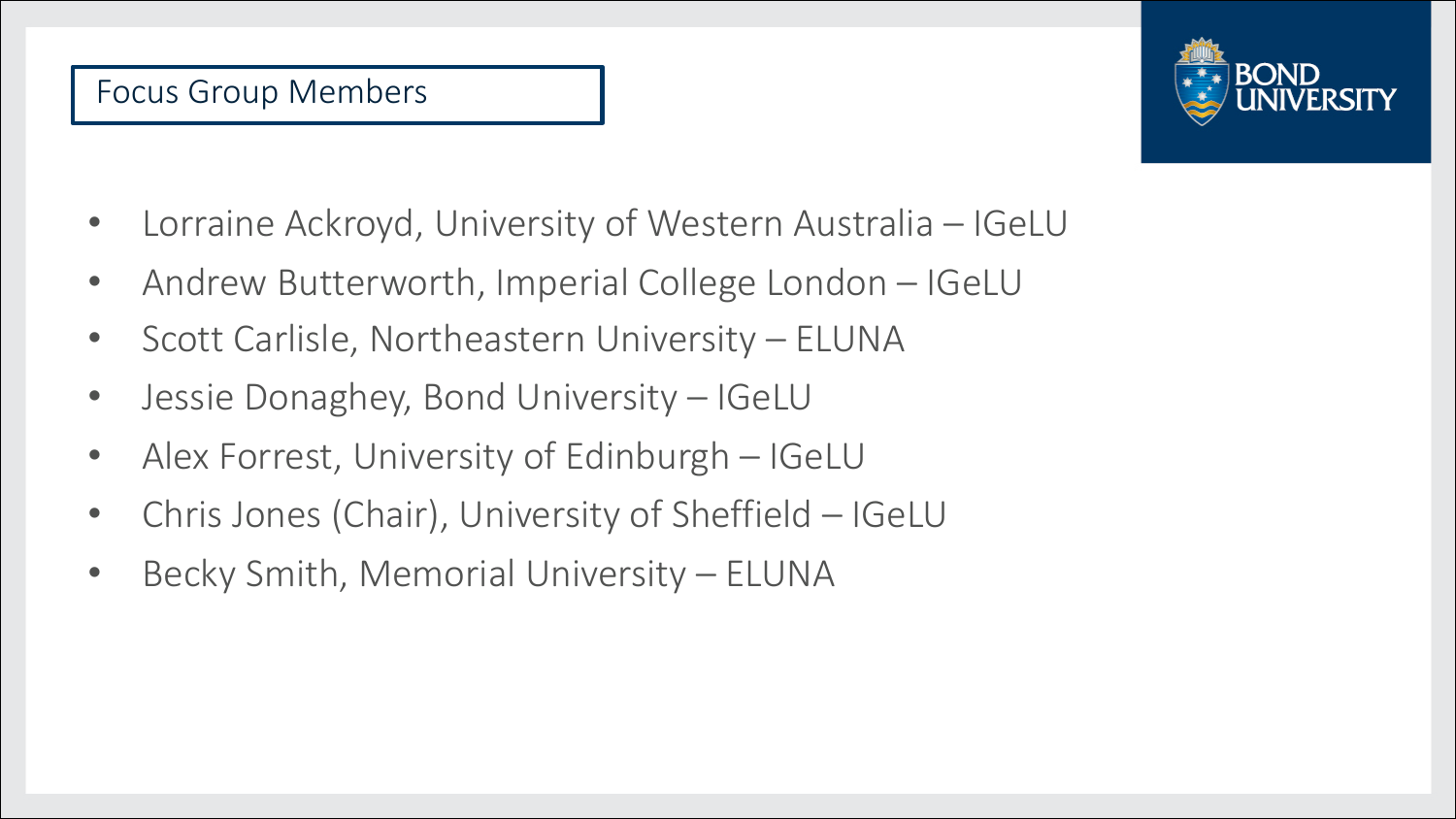#### Aims



*Identify, discuss and assist in the delivery of a Librarian Dashboard of key reports useful to a general range of Leganto customers, with a development timeline aiming for delivery at*  the end of Quarter 1 2019.<sup>55</sup> }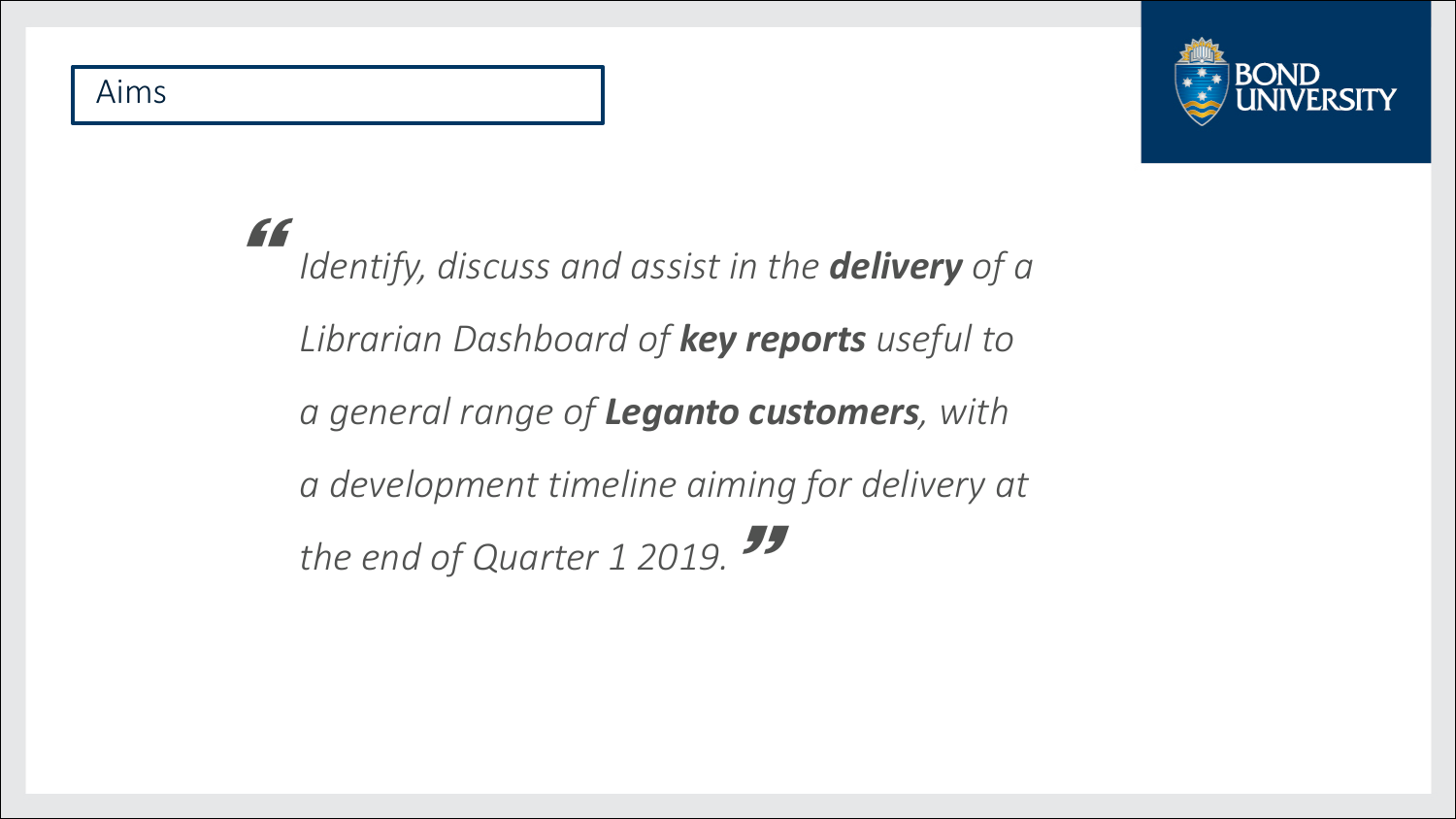### Creating the Dashboard

- Shared our own existing reports
- Reviewed reports in the Community folder in Analytics
- Ex Libris provided newly created reports
- Surveyed community for user stories:
	- User role
	- Data required and purpose
	- Frequency of reporting
	- **Priority**

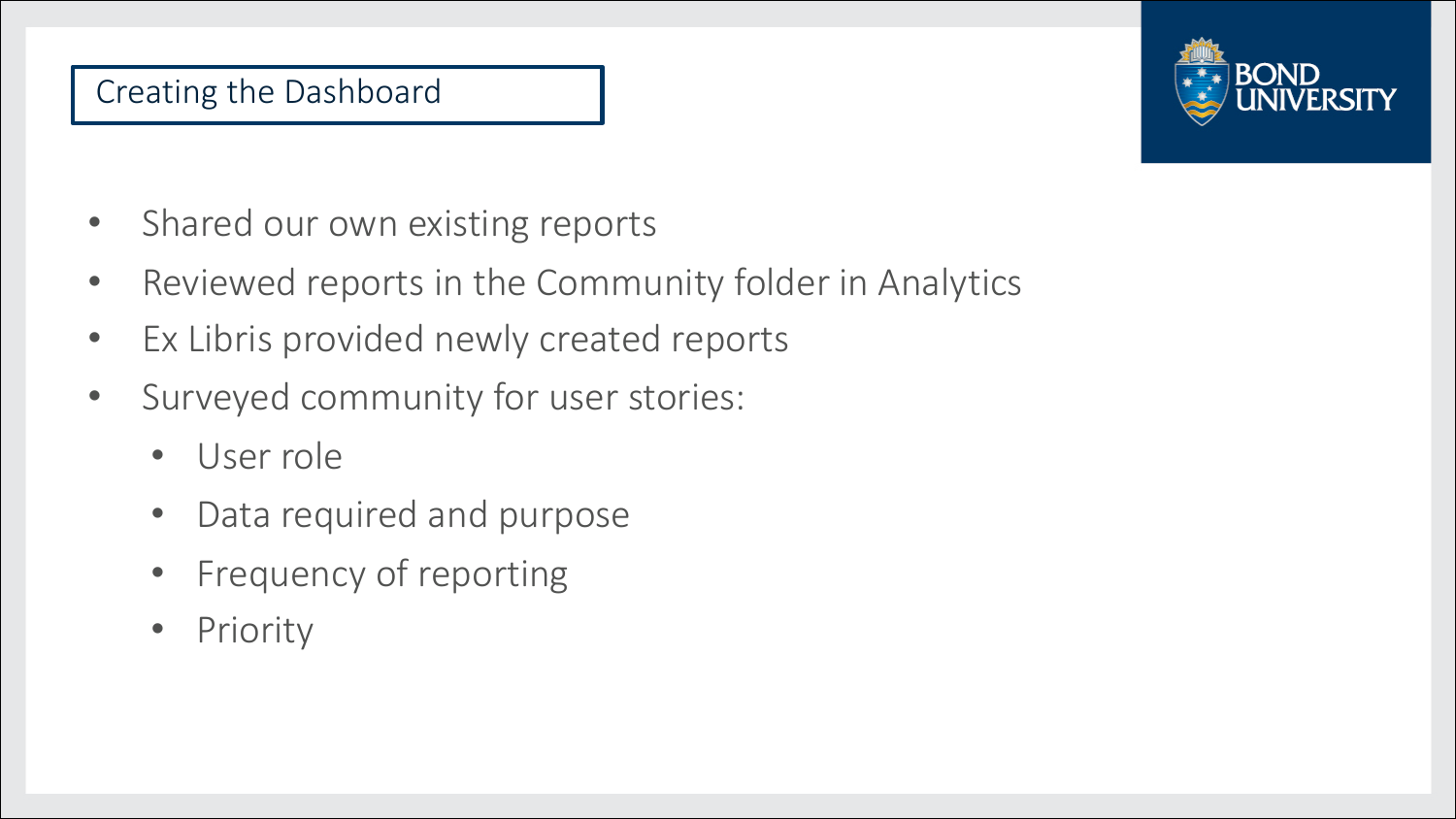## Findings and outcome

- User Stories Survey:
	- $-$  36 responses in total by 16 Leganto institutions
	- $-$  Variety of staff roles and reporting requirements
- Challenges:
	- $-$  Reporting courses without lists
	- $-$  Copyright reporting and student usage
	- $-$  Reading lists associated to multiple courses
	- $-$  Tracking citation/reading list processing performance
	- Analytics Evidence documents (IGeLU/ELUNA WG)
	- $-$  Delay in syncing across the different Analytics data centres

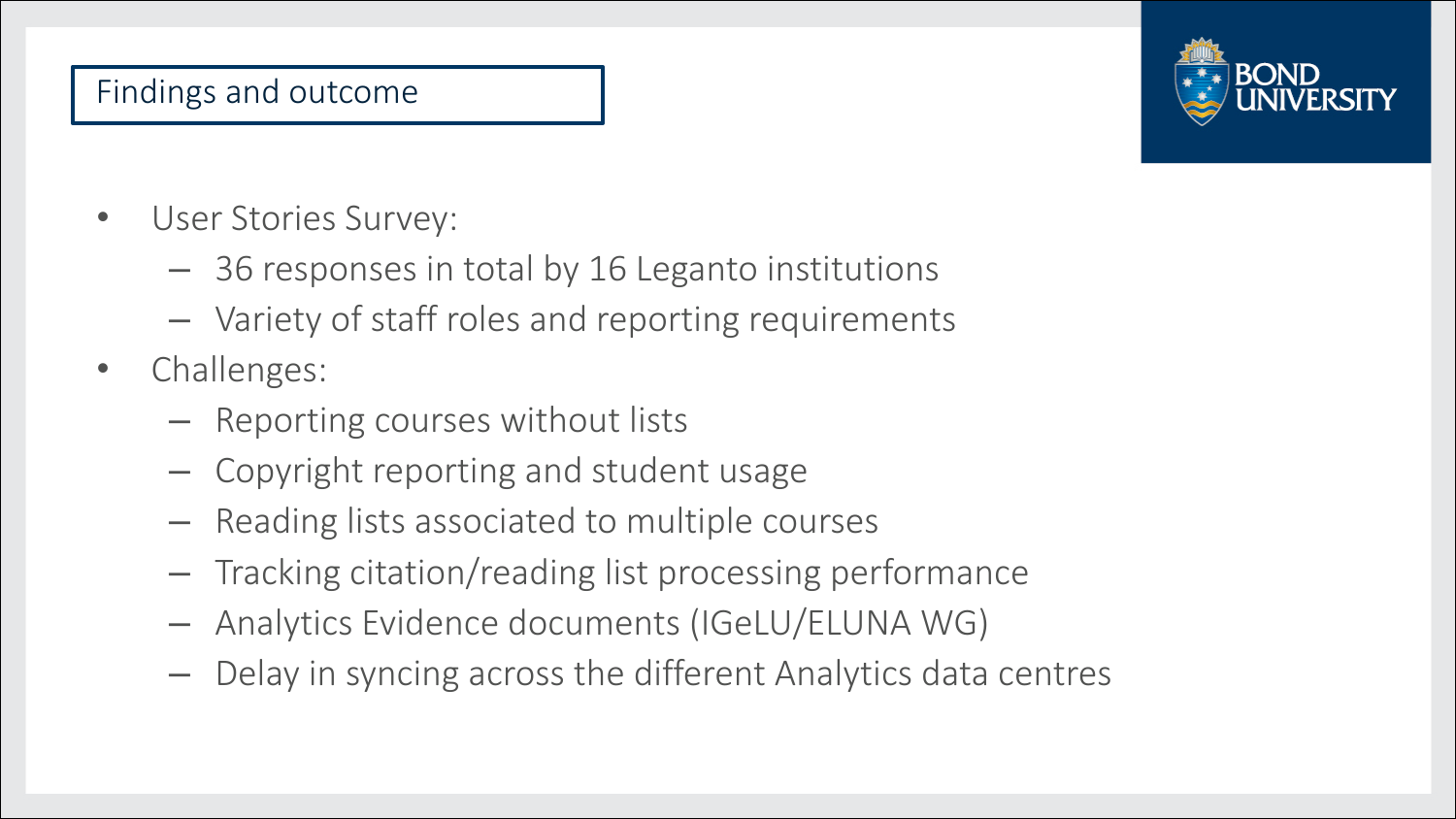

• Location: Shared Folders > Community > Reports > Shared Reports > Leganto Librarian Analytics Dashboard